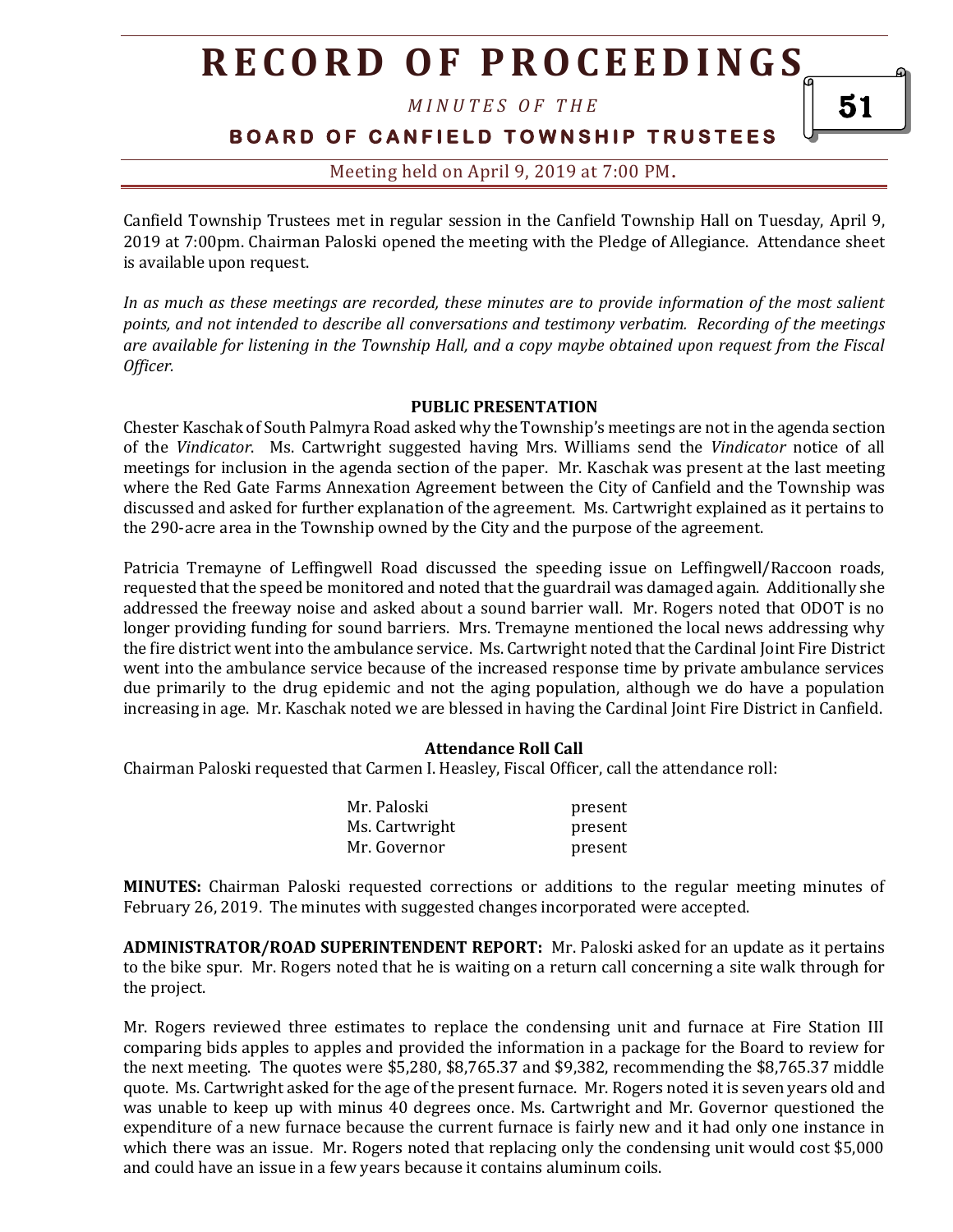*M I N U T E S O F T H E* 

**BOARD OF CANFIELD TOWNSHIP TRUSTEES** 

Meeting held on April 9, 2019 at 7:00 PM**.**

Mr. Rogers explained issues with a partial collapse of a catch basin on Barber Drive. Mr. Governor asked about the ABC Water District form needed to reimburse the Township for storm water work because he does not want to find out months from now that something was not covered due to lack of proper documentation. Mr. Rogers stated that as long as we document storm water work and submit it to ABC Water District: labor, equipment and supplies is covered. Mr. Rogers has an ABC Water District meeting later this month to create the form so the Township can properly document storm water work and then he will meet with the Public Works Department to implement the process.

Mr. Rogers reviewed the quotes for the replacement of the steps and handrails to the back entrance of Township Hall. There were two quotes for the steps; the recommended quote was \$1,850. The best quote for the hand railing was \$945.85.

Mr. Rogers reviewed quotes from the last bid opening for maintenance and fertilization of the Township Community Park. Mr. Governor noted that the low bidder for mowing and trimming must do the job as contracted. In addition, it is up to the soccer club to clean up garbage on the fields and take the trashcans down to the road. Ms. Cartwright agreed. Mr. Rogers provided the motion to the Board. The Fiscal Officer noted that only \$9,100 is available for expenditures, but both of these contracts together total \$11,080. The Board reviewed the budget to reallocate funds within the General Fund. An estimate for the cost of pest control was included in the total needed for the park expenses.

Mr. Rogers reviewed the new floor covering options noting the Township purchased enough flooring to finish the entire office area in the future. Ms. Cartwright noted that she is okay with the flooring option the office personnel selected, as long as it does not cost more than originally quoted.

Mr. Rogers reviewed the Ohio Department of Transportation Road Salt Contract for 2019 – 2020 this winter season and provided the necessary motion. The Canfield Local School has requested 116 tons. The Board reviewed the present budget and agreed to reallocate funds within the Gasoline Fund to purchase additional salt based on the current contract rate. Mr. Paloski moved to accept the administrator/road superintendent, public works and zoning reports as presented.

**FISCAL OFFICER'S REPORT:** Chairman Paloski called on the Fiscal Officer, Carmen I. Heasley, to present the financials. The Fiscal Officer reviewed warrants and electronic payments noting that EFT payments are included. She presented purchase orders, blanket certificates and paying particular attention to the Then and Now Purchase Orders reviewing them in full detail.

The Fiscal Officer reviewed one investment, the American Express Certificates of Deposits, coming due on April 22. She reported that rates available are disappointing, recommending transferring the full amount and interest to Star Ohio Plus where the current rate is 2.55% and the full amount remains liquid.

Mr. Paloski asked the Fiscal Office about the contract with the office copier. Ms. Heasley noted a new copier would be faster with some improvements to quality and have the same monthly price. There is an option to purchase the current copier after its contract expires with an expense but due to budgetary reasons, the Board wants to review its options before it moves forward. If the present copier is having problem, the Board instructed Mr. Rogers to have it repaired before the present contract expires.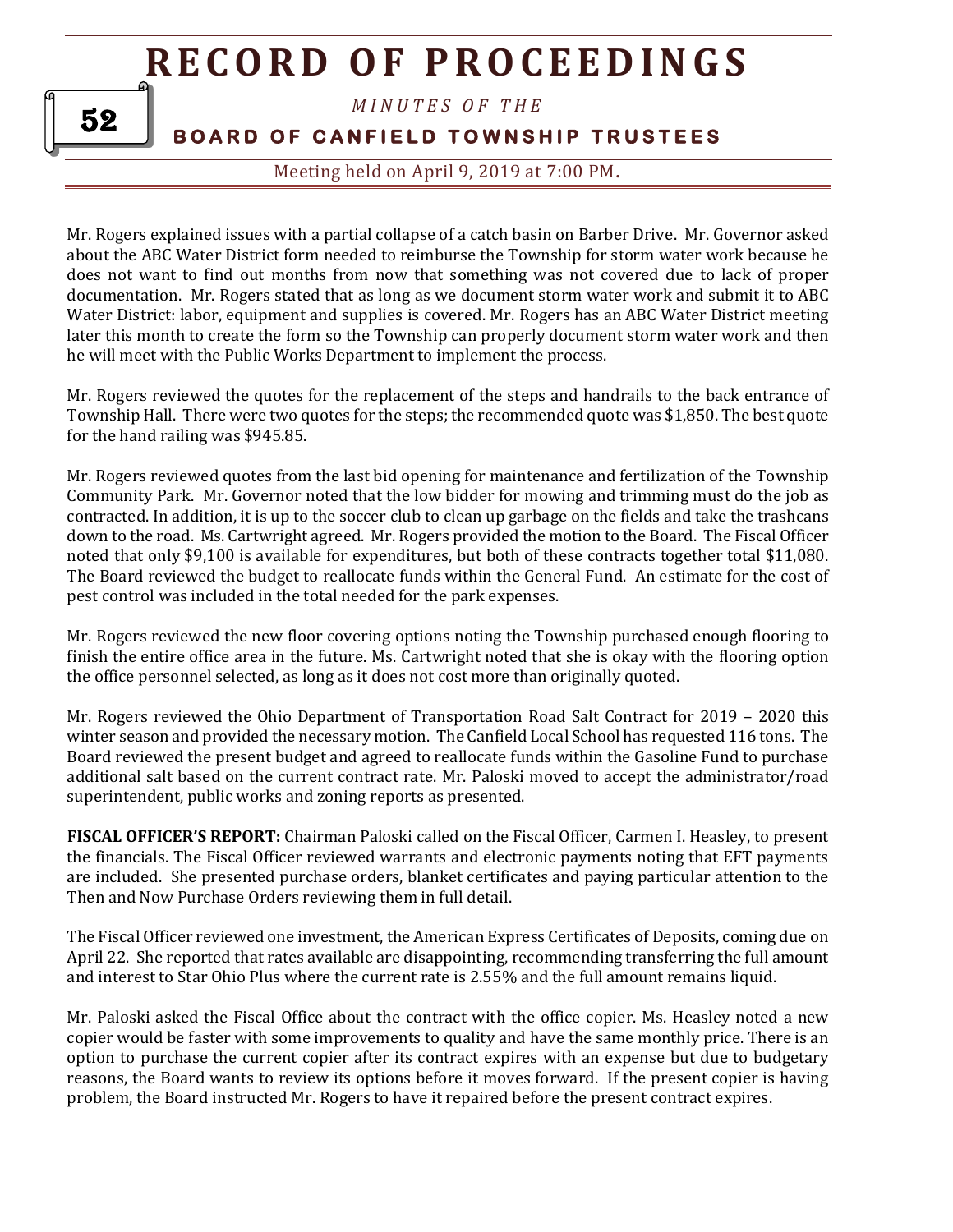*M I N U T E S O F T H E* 

**BOARD OF CANFIELD TOWNSHIP TRUSTEES** 

### Meeting held on April 9, 2019 at 7:00 PM**.**

The Fiscal Officer noted that Mrs. Williams, the Board's Administrative Assistant, while filing found a live check from an insurance company for payment of repairs to the Township car that is eight years old. The Fiscal Officer has not been able to get a clear answer from the insurance company, so she has requested an opinion from the prosecutor's office for direction. She was unable to find where the Township deposited or expended funds in that amount.

Mr. Governor updated the Board on Aetna refunding the Township for the December 2018 overpayment. Mr. Paloski moved to accept the report as presented.

#### **OLD BUSINESS**

Mr. Governor updated the Board on discussions with the prosecutor's office as it pertains to the Canfield Soccer Club placing sponsorship banners at the Community Park. Ms. Cartwright asked how much the club is charging for these banners. Mr. Governor did not know. Ms. Cartwright is concerned that the club will be using Township property for financial gain and the Township does not see anything in return. Mr. Governor believes they are looking for ways to make money to cover expenses such as the expense for the club to maintain the park. Ms. Cartwright noted that if they are indeed using the funds only to cover maintenance and not making a profit, which is understandable. Mr. Governor noted discussion with the Zoning Inspector as to regulations on signs and reviewed the same with Attorney Heino, who advised that it would be up to the Board to determine what they want to do in the park.

#### **RESOLUTION 2019-04-09-73**

#### **Township's Community Park Fertilization Contract**

Mr. Paloski moved to accept the best low qualified bid for the fertilization maintenance from Todd's Enviroscapes for \$1,670.00 per treatment for the Township Community Park located on the south side of Herbert Road for the year 2019. The Fertilization contract reads three applications for common areas plus two applications of all athletic fields for a total not to exceed \$5,010.00. The funds will come from the General Fund Contact Services. Mr. Governor seconded the Motion. Discussion: Mr. Paloski noted that the Canfield Soccer Club as per contract will fertilize all athletic fields (3) times this season. Roll Call: Mr. Paloski, yes; Ms. Cartwright, yes; Mr. Governor, yes. Motion carried 3 to 0.

#### **RESOLUTION 2019-04-09-74 Township's Community Park Maintenance Contract**

Mr. Paloski moved to accept the best low qualified bid for the Township Community Park lawn mowing maintenance from Easton Lawn Service for the area included in the bid package noted as Area #1 located on the south side of Herbert Road at a cost of \$199 per cut for area #1 - 25 mowings not to exceed \$4,975. Mr. Governor seconded the Motion. Roll Call: Mr. Paloski, yes; Ms. Cartwright, yes; Mr. Governor, yes. Motion carried 3 to 0.

#### **RESOLUTION 2019-04-09-75 Canfield Township Park ~ Alarm System**

Ms. Cartwright moved to approve SOS Security Systems, Inc. for an alarm system, which will include heat detectors and a police panic button for the Multi-purpose building at the Township Community Park at a cost not to exceed \$510.00. This system will have a monthly monitoring fee billed quarterly at a cost of \$39.00. In addition, they will relocate the DVR system from the utility room to the kitchen storage area at a cost not to exceed \$390.00. Mr. Paloski seconded the Motion. Discussion: Mr. Governor noted that SOS Security Systems would verify that everything is working correctly. Roll Call: Mr. Paloski, yes; Ms. Cartwright, yes; Mr. Governor, yes. Motion carried 3 to 0.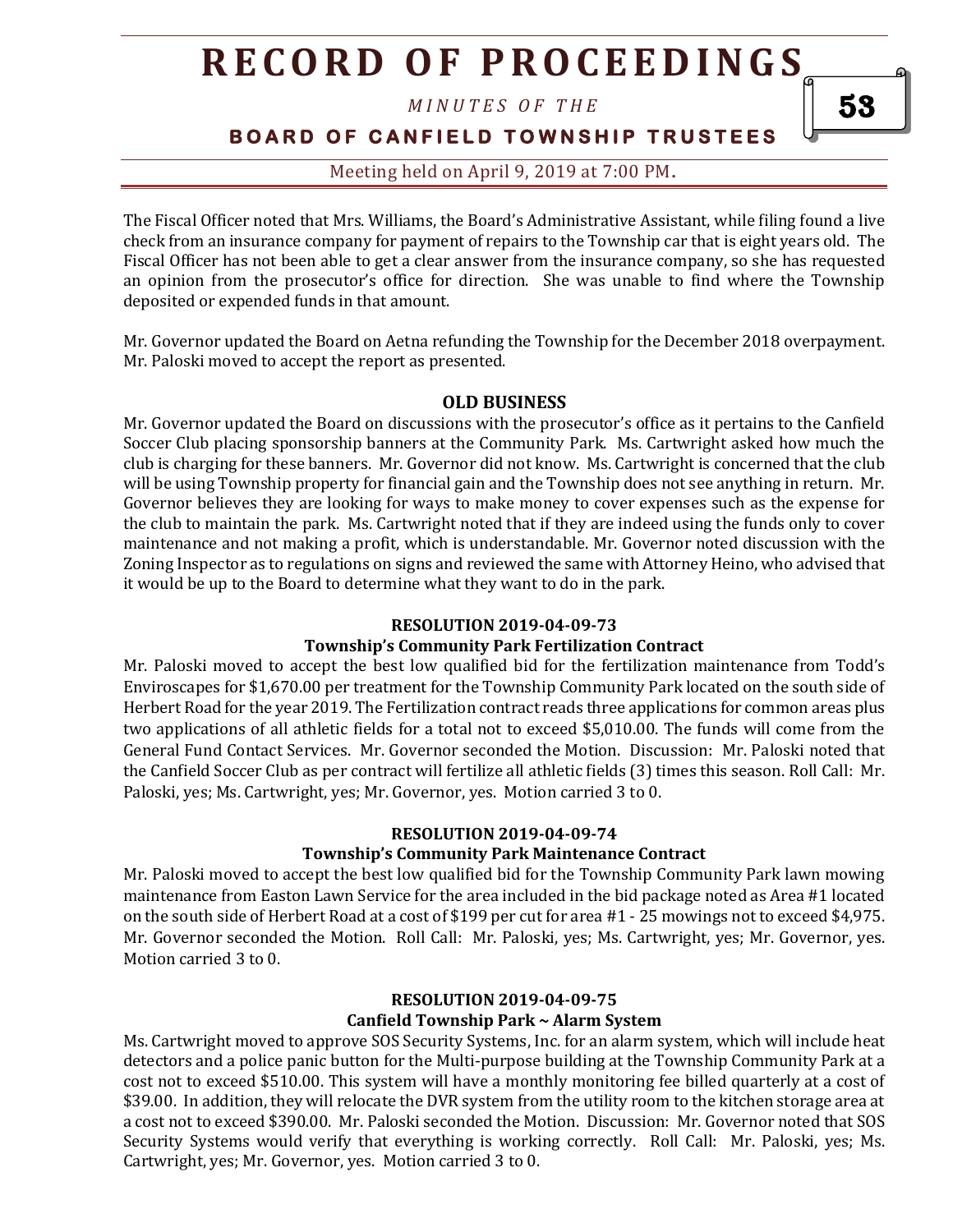*M I N U T E S O F T H E* 

### **BOARD OF CANFIELD TOWNSHIP TRUSTEES**

Meeting held on April 9, 2019 at 7:00 PM**.**

#### **RESOLUTION 2019-04-09-76 Park Fall Protection**

Mr. Paloski moved to approve the purchase of 50 cubic yards of the fall protection safety surface mulch from Playworld Midstates for the Township Community Park playground area at a cost not to exceed \$1,083.00. Mr. Governor seconded the Motion. Discussion: Mr. Paloski noted that the funding to come from the Open Space Fund. The Fiscal Officer noted that the Township was receiving funds from the Mahoning County Planning Commission every year and nothing for the last two years. Mr. Rogers will look into it. Roll Call: Mr. Paloski, yes; Ms. Cartwright, yes; Mr. Governor, yes. Motion carried 3 to 0.

#### **RESOLUTION 2019-04-09-77 Asphalt Roller**

Mr. Paloski moved to approve the purchase of a Vibco GR-3200 Vibratory Asphalt roller and tailgate hooks from SealMaster Pavement Products and Equipment, at a cost not to exceed \$8,250.00. Mr. Governor seconded the Motion. Roll Call: Mr. Paloski, yes; Ms. Cartwright, yes; Mr. Governor, yes. Motion carried 3 to 0.

#### **RESOLUTION 2019-04-09-78 Township Office Step Repair**

Ms. Cartwright moved to approve Quality Concrete, Inc. of Youngstown, to remove and replace the concrete steps to the Township Hall office at a cost not to exceed \$1,850.00. Mr. Governor seconded the Motion. Discussion: The Fiscal Officer advised that there is no purchase order open for this expenses. Mr. Roger will provide the W9 tomorrow. Roll Call: Mr. Paloski, yes; Ms. Cartwright, yes; Mr. Governor, yes. Motion carried 3 to 0.

#### **RESOLUTION 2019-04-09-79 Township Office Steps' Hand Railing**

Ms. Cartwright moved to approve Austintown Fence Co. of Youngstown, to remove and replace the hand railing to the office steps at a cost not to exceed \$900.00. Mr. Paloski seconded the Motion. Roll Call: Mr. Paloski, yes; Ms. Cartwright, yes; Mr. Governor, yes. Motion carried 3 to 0.

#### **NEW BUSINESS RESOLUTION 2019-04-09-80 Mahoning County Sheriff's Agreement**

Mr. Governor moved to approve an updated agreement between the Mahoning County Sheriff's Department and Canfield Township for police services. This is a two-year agreement dated January 1, 2019 to January 1, 2021. The cost of this agreement is \$300,000 per year or \$25,000 per month. Ms. Cartwright seconded the Motion. Discussion: Mr. Governor noted that upon the request of the Mahoning County Sheriff, the contract reflect the calendar year. We appreciate the working relationship we have with the Sheriff's Department and the service they provide. The Prosecutor's office reviewed the agreement so let the record show that the Board signed the agreement tonight. Roll Call: Mr. Paloski, yes; Ms. Cartwright, yes; Mr. Governor, yes. Motion carried 3 to 0.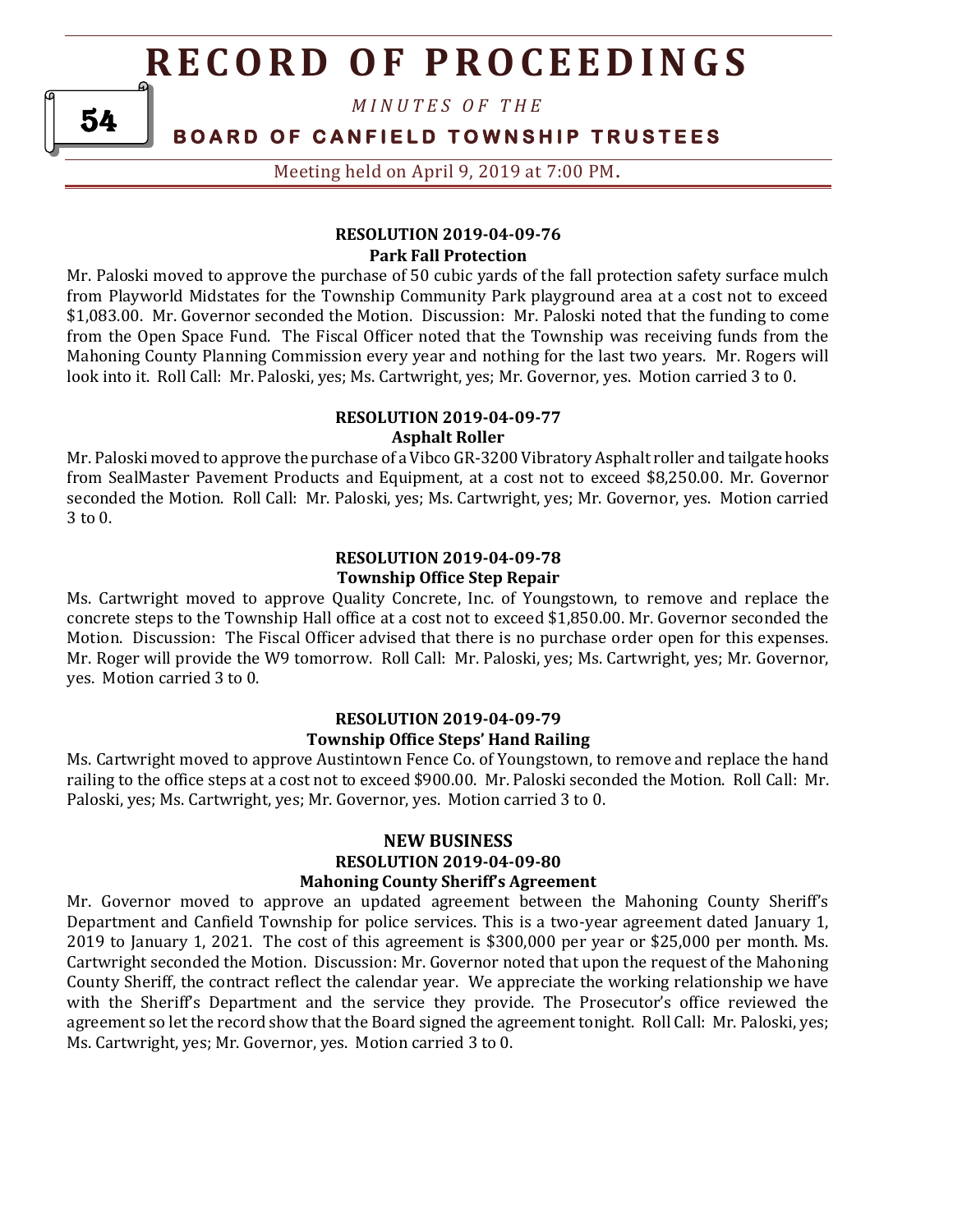*M I N U T E S O F T H E* 

**BOARD OF CANFIELD TOWNSHIP TRUSTEES** 

Meeting held on April 9, 2019 at 7:00 PM**.**

#### **RESOLUTION 2019-04-09-81 AUTHORIZING PARTICIPATION IN THE ODOT ROAD SALT CONTRACTS AWARDED IN 2019**

Ms. Cartwright moved to approve as follows:

**WHEREAS**, the CANFIELD TOWNSHIP, MAHONING COUNTY (hereinafter referred to as the "Political Subdivision") hereby submits this written agreement to participate in the Ohio Department of Transportation's (ODOT) annual road salt bid in accordance with Ohio Revised Code 5513.01(B) and hereby agrees to all of the following terms and conditions in its participation of the ODOT road salt contract:

a. The Political Subdivision hereby agrees to be bound by all terms and conditions established by ODOT in the road salt contract and acknowledges that upon of award of the contract by the Director of ODOT it shall be bound by all such terms and conditions included in the contract; and

b. The Political Subdivision hereby acknowledges that upon the Director of ODOT's signing of the road salt contract, it shall effectively form a contract between the awarded salt supplier and the Political Subdivision; and

c. The Political Subdivision agrees to be solely responsible for resolving all claims or disputes arising out of its participation in the ODOT road salt contract and agrees to hold the Department of Transportation harmless for any claims, actions, expenses, or other damages arising out of the Political Subdivision's participation in the road salt contract; and

d. The Political Subdivision's electronic order for Sodium Chloride (Road Salt) will be the amount the Political Subdivision agrees to purchase from its awarded salt supplier at the delivered bid price per ton awarded by the Director of ODOT; and

e. The Political Subdivision hereby agrees to purchase a minimum of 90% of its above-requested salt quantities from its awarded salt supplier during the contract's effective period; and

f. The Political Subdivision hereby agrees to place orders with and directly pay the awarded salt supplier on a net 30 basis for all road salt it receives pursuant to ODOT salt contract; and

g. The Political Subdivision acknowledges that should it wish to rescind this participation agreement it will do so by written, emailed request by no later than **Friday, April 19 by 12:00 p.m**. The written, emailed request to rescind this participation agreement must be received by the ODOT Office of Contract Sales, Purchasing Section email: Contracts.Purchasing@dot.ohio.gov by the deadline. The Department, upon receipt, will respond that it has received the request and that it has effectively removed the Political Subdivision's participation request. Furthermore, it is the sole responsibility of the Political Subdivision to ensure ODOT has received this participation agreement as well as the receipt of any request to rescind this participation agreement. The Department shall not be held responsible or liable for failure to receive a Political Subdivision's participation agreement and/or a Political Subdivision's request to rescind its participation agreement.

**NOW, THEREFORE,** be it ordained by the following authorized person(s) that this participation agreement for the ODOT road salt contract is hereby approved, funding has been authorized, and the Political Subdivision agrees to the above terms and conditions regarding participation on the ODOT salt contract: Ms. Paloski seconded The Motion. Roll Call: Mr. Paloski, yes; Ms. Cartwright, yes; Mr. Governor, yes. Motion carried 3 to 0.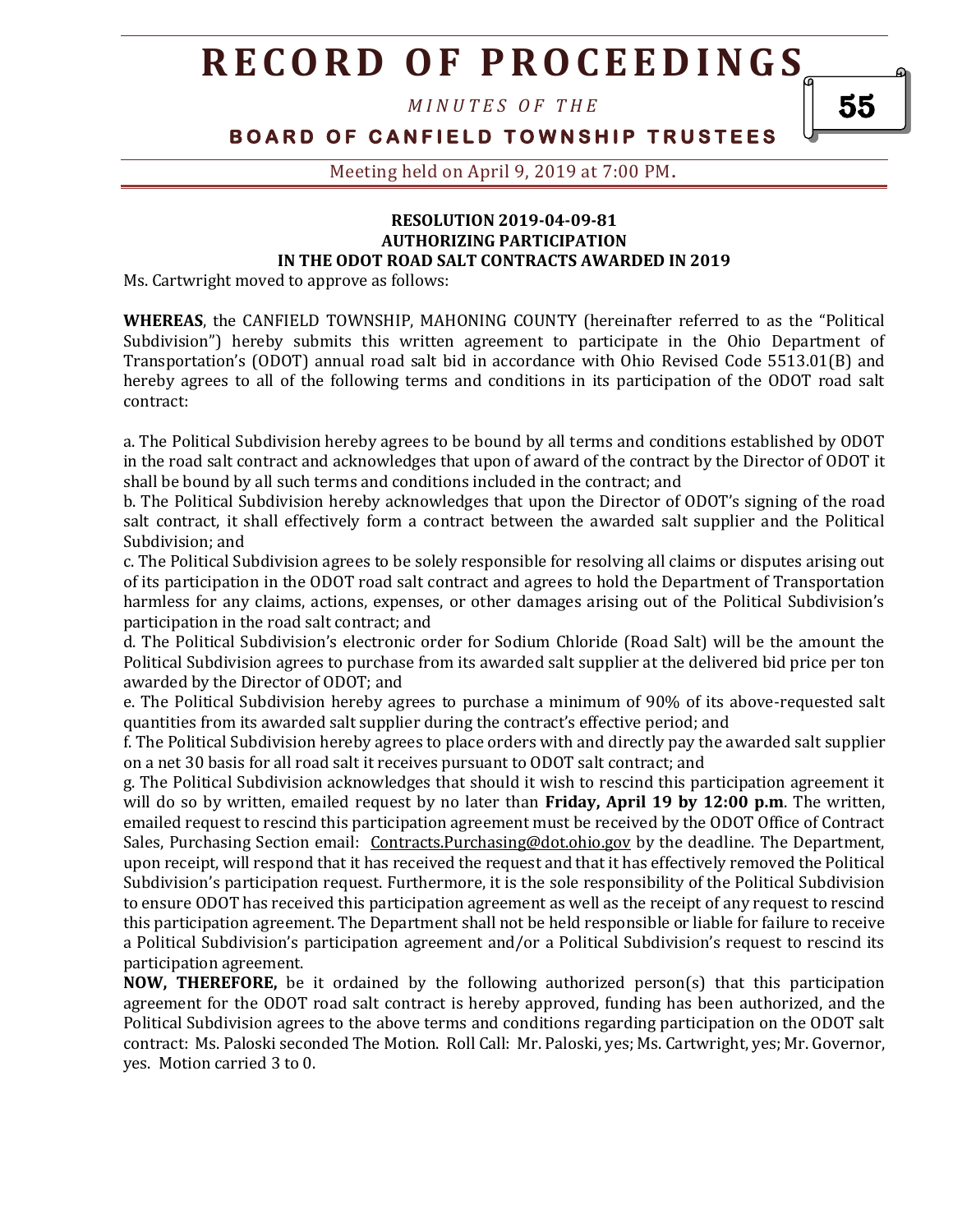*M I N U T E S O F T H E* 

### **BOARD OF CANFIELD TOWNSHIP TRUSTEES**

Meeting held on April 9, 2019 at 7:00 PM**.**

### **RESOLUTION 2019-04-09-82 Warrants & Electronic Payments**

Ms. Paloski moved to approve Warrants #13180 thru #13215, electronic payments 135-2019 thru 151- 2019, EFT payments are included in with electronic payments for a grand total of \$67,900.54 as general & payroll obligations of the Township. Mr. Governor seconded the Motion. Roll Call: Mr. Paloski, yes; Ms. Cartwright, yes; Mr. Governor, yes. Motion carried 3 to 0.

#### **RESOLUTION 2019-04-09-83**

#### **Purchase Orders and Blanket Certificates**

Mr. Paloski moved to approve BC 31-2019 and BC 32-2019, PO 14-2019 thru PO 22-2019 for a total of \$240,004.86. PO 15, 17, 18 and 19 are "Then and Now" Purchase Orders: PO 17 - 2019 addresses salt purchases that exceeded the present open PO, PO 18 - 2019 addresses signs for the upcoming recycling event that did not have any open purchase orders. PO 15 – 2019 & PO 19 - 2019 Then and Now PO's are addressing projects that have not started, but the Public Works Department started ordering and receiving supplies in order to get ready to start the projects upon good weather. Ms. Cartwright seconded the Motion. Roll Call: Mr. Paloski, yes; Ms. Cartwright, yes; Mr. Governor, yes. Motion carried 3 to 0.

#### **RESOLUTION 2019-04-09-84**

#### **Reallocation of Funds within the General Fund**

Ms. Cartwright moved to approve to reallocate \$3,000 from #1000-930-930-0000 (Contingencies) to line #1000-610-360-0000 (Contracted Services). Mr. Paloski seconded the Motion. Discussion: We are moving funds from one line to another to cover maintenance contracts for the Township Community Park as discussed earlier. Roll Call: Mr. Paloski, yes; Ms. Cartwright, yes; Mr. Governor, yes. Motion carried 3 to 0.

#### **RESOLUTION 2019-04-09-85 Reallocation of Funds within the Gasoline Fund**

Ms. Cartwright moved to approve to reallocate \$5,500 from #2021-330-190-0000 (Salaries) to line #2021-330-360-0000 (Contracted Services). Mr. Paloski seconded the Motion. Discussion: We are moving funds from one line to another to cover the purchase of additional salt to complete our present contract as discussed earlier. Roll Call: Mr. Paloski, yes; Ms. Cartwright, yes; Mr. Governor, yes. Motion carried 3 to 0.

#### **RESOLUTION 2019-04-09-86 Investment of Funds**

Ms. Cartwright moved to authorize the Fiscal Officer, Carmen I. Heasley to re-invest the \$100,000 with American Express Centurion 2yr CD that matures on April 22, 2019 to Starr Ohio Plus at its current rate. Mr. Paloski seconded the Motion. Roll Call: Mr. Paloski, yes; Ms. Cartwright, yes; Mr. Governor, yes. Motion carried 3 to 0.

**Trustees Comments:** Ms. Cartwright noted that beginning on May 1 the new ISO ratings would come out for the Township. The Township rating five years ago had a rating of five in areas with a fire hydrant and nine where there was none. With all the new equipment, training and number of employees etc. The ISO ratings will be three in areas with a fire hydrant and five where there is none, which will be a savings on resident's insurance rates.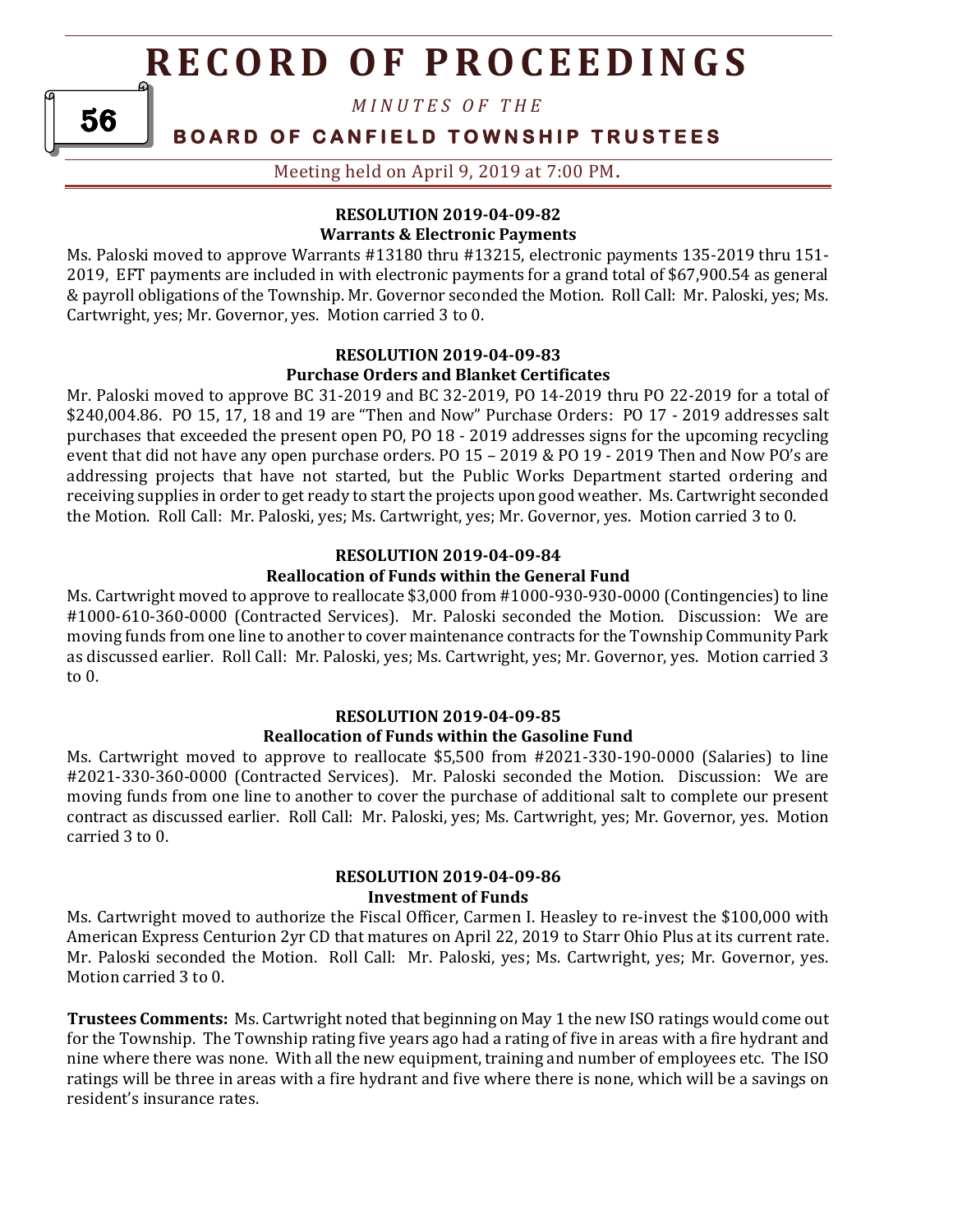*M I N U T E S O F T H E* 

### **BOARD OF CANFIELD TOWNSHIP TRUSTEES**

### Meeting held on April 9, 2019 at 7:00 PM**.**

**Next Meeting Dates:** The Board will hold regular Board meetings on Tuesdays, April 23, May 14 and May 28 at 7pm. The Land Use Public meeting will be held at the Canfield Library on April 10 at 6:30pm.

#### **RESOLUTION 2019-04-09-87 Executive Session**

In accordance with ORC 121.22, Mr. Paloski moved to adjourn into executive session at 9:26pm specifically for:

(G 4) Preparing for, conducting, or reviewing negotiations or bargaining sessions with public employees concerning their compensation or other terms and conditions of their employment; and

(G 6) Details relative to the security arrangements of the township and emergency response protocols for a public body or a public office, if disclosure of the matters discussed could reasonably be expected to jeopardize the security of the public body or public office. Mr. Governor seconded the Motion. Roll Call: Mr. Paloski, yes; Ms. Cartwright, yes; Mr. Governor, yes. Motion carried 3 to 0.

Re-enter public meeting from Executive session at 10:22 pm.

#### **ADJOURNMENT**

With no further business before the Board, Chairman Paloski adjourned the meeting at 10:22 pm.

\_\_\_\_\_\_\_\_\_\_\_\_\_\_\_\_\_\_\_\_\_\_\_\_\_\_\_\_\_\_\_\_\_\_\_\_\_\_\_\_\_\_ \_\_\_\_\_\_\_\_\_\_\_\_\_\_\_\_\_\_\_\_\_\_\_\_\_\_\_\_\_\_\_\_\_\_\_\_\_\_\_\_\_\_\_\_\_\_\_\_\_

\_\_\_\_\_\_\_\_\_\_\_\_\_\_\_\_\_\_\_\_\_\_\_\_\_\_\_\_\_\_\_\_\_\_\_\_\_\_\_\_\_\_ \_\_\_\_\_\_\_\_\_\_\_\_\_\_\_\_\_\_\_\_\_\_\_\_\_\_\_\_\_\_\_\_\_\_\_\_\_\_\_\_\_\_\_\_\_\_\_\_\_

Mr. Joseph N. Paloski, Chairman Museum Mr. Brian W. Governor, Vice-Chairman

Ms. Marie Izzo Cartwright, Trustee Ms. Carmen I. Heasley, Fiscal Officer